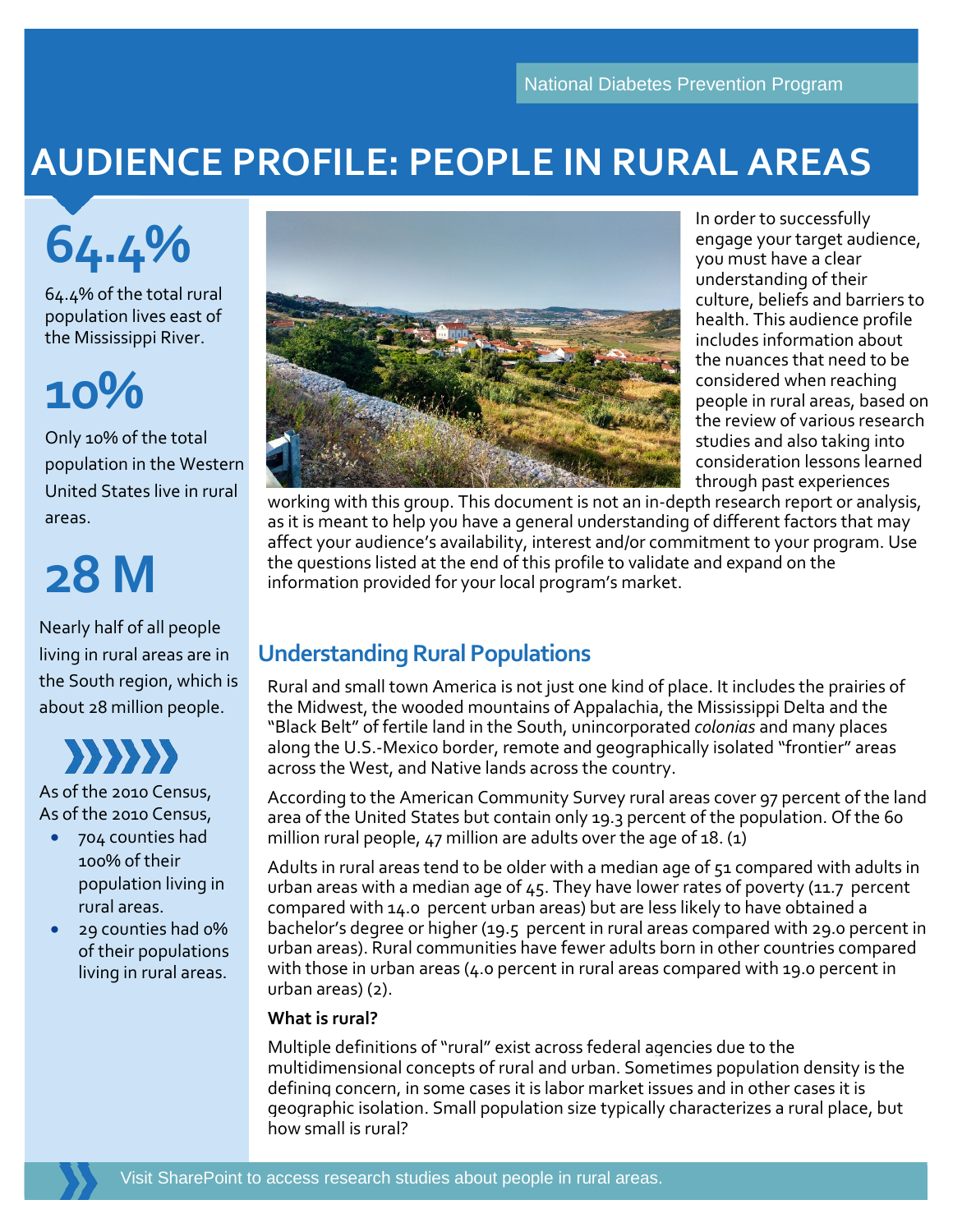The U.S. Census Bureau defines rural as what is not urban—that is, after defining individual urban areas, rural is what is left. Today, the Census bureau defines "urban areas" in one of two types of geographies:

- Urbanized Areas have a population of 50,000 or more
- Urban Clusters have a population of at least 2,500 and less than 50,000

Other federal agencies and researchers may use a different definition of rural. For example, the U.S. Department of Agriculture's Economic Research Service illustrates that there are several different ways to measure rural communities. (3)

The Economic Research Service and others who analyze conditions in "rural" America most often use data on nonmetropolitan (nonmetro) areas, defined by the Office of Management and Budget (OMB) on the basis of counties or county-equivalent units (e.g., parishes, boroughs). Counties are the standard building block for publishing economic data and for conducting research to track and explain regional population and economic trends.

In 2013, OMB defined metropolitan (metro) areas as broad labor-market areas that include:

- Central counties with one or more urbanized areas; urbanized areas are densely-settled urban areas with 50,000 or more people.
- Outlying counties that are economically tied to the core counties based on labor force commuting. An outlying county is included if 25 percent of workers living in the county commute to the central urbanized area and the reverse – 25 percent of the workers in the central urbanized county travel to the outlying county to work.

Nonmetro counties are outside the boundaries of metro areas and are further subdivided into two types:

- Micropolitan (micro) areas, which are nonmetro labor-market areas centered on urban clusters of 10,000-49,999 persons and defined with the same criteria used to define metro areas.
- All remaining counties, often labeled "noncore" counties because they are not part of "corebased" metro or micro areas. (4)

#### **Differences in the Rural Population Based on Population Density and Isolation**

Counties can be categorized into levels of rurality based on the percentage of the decennial census population

living in the rural areas. Using 2010 Census data, counties were classified as "mostly urban" (less than 50 percent of the population lived in rural areas), "mostly rural" (50 to 99.9 percent of the population lived in rural areas), and "completely rural" (100 percent of the population lived in rural areas). (5)

Between 2011 and 2015, about 9.0 percent of the rural population in the United States (5.3 million) lived in these completely rural counties, compared with about  $41.0$  percent (24.6 million) in the  $1.185$  mostly rural counties and about 50.0 percent (30.1 million) in the 1,253 mostly urban counties.

#### **Characteristics and Cultural Understanding**

The isolation and low population density of rural American has led to a unique culture among people in rural America. This culture varies widely based on geography, local industry, immigration patterns, race and ethnicity. There is not one "rural America" just as there is not one definition of rural in America. Despite its diversity rural Americans often share the following characteristics:

- Independent
- Self-sufficient
- Resilient
- Suspicious of "outsiders" and those from urban areas
- Loyalty to their community as they understand that community
- Pride of place and heritage
- Feeling of alienation from, and being short changed by the federal government
- Lower education levels
- Interconnectedness shown in a willingness to help their neighbors (6)

Most Americans, from both urban and rural areas, hold strongly positive views about rural life in America, perceiving rural America as the last stronghold of traditional values, close-knit families and communities and a strong work ethic. There are many dichotomies expressed about rural Americans however - rural life represents traditional American values, but is behind the times; rural life is more relaxed and slower than city life, but harder and more grueling; rural life is friendly, but intolerant of outsiders and difference; and rural life is richer in community life, but epitomized by individuals struggling independently to make ends meet. Rural America offers a particular quality of life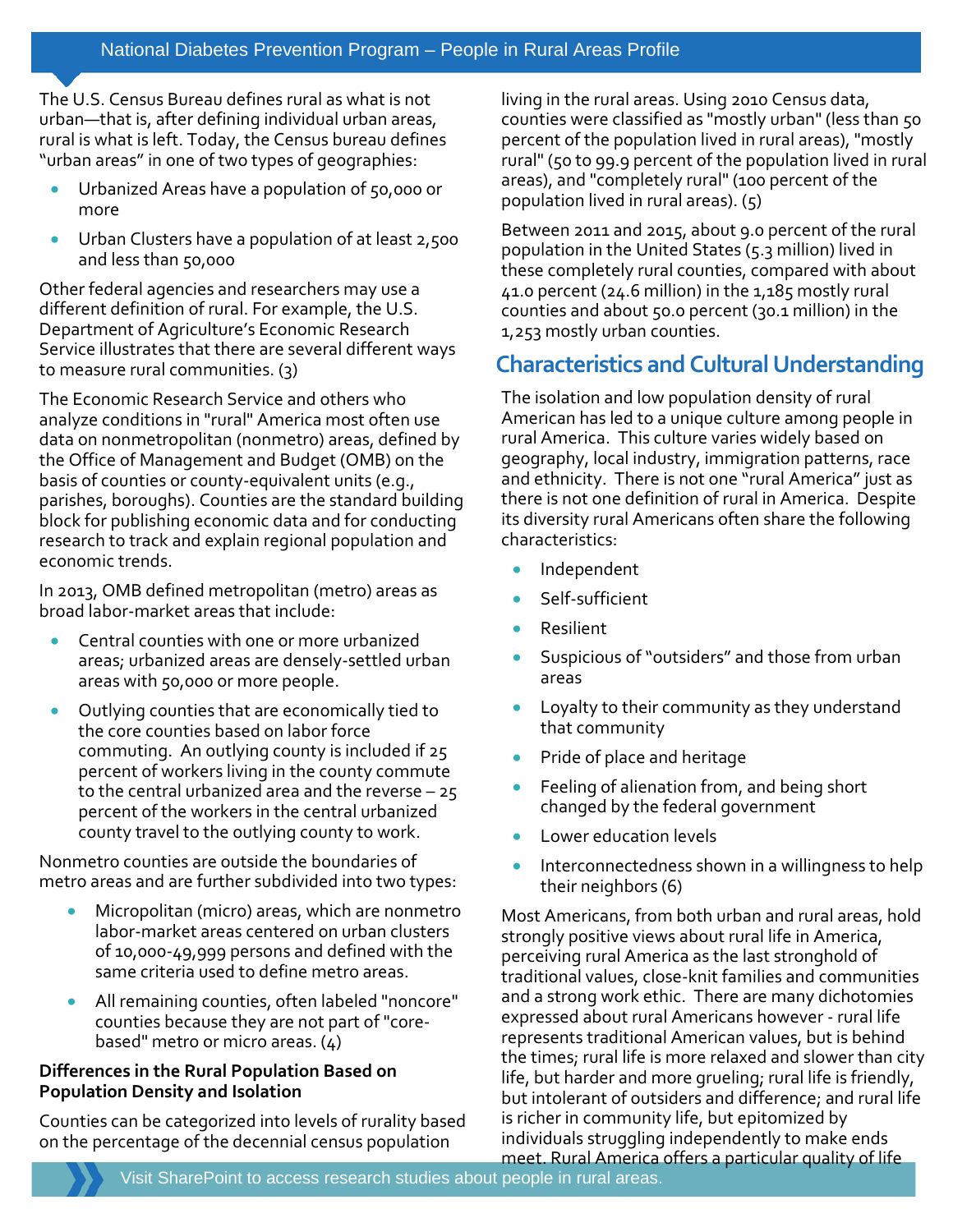including serenity and aesthetic surroundings, and yet it is plagued by lack of opportunities, including access to health care. (7)

#### **Ethnic and Racial Diversity in Rural America**

Rural minorities are geographically concentrated in areas reflecting historic settlement patterns: African Americans in the South, Hispanics in the Southwest, and Native Americans in the West. Nonmetro Asian / Pacific Islanders are an exception. Only Hawaii has nonmetro counties with a predominantly Asian/ Pacific Islander population. This group is not geographically concentrated in the mainland with the exception of Pacific Islanders in Arkansas.

Rural America is characterized by distinct and separate communities based on race and ethnicity. Even when two races occupy the same county or town there will be a clear divide between the races and where they live. The impressions of rural life differ substantially based on race. Black rural Americans — most of whom live in the South — are far less likely than their white neighbors to feel positively about their communities. Sixty percent of blacks say their area is an excellent or good place to raise children, compared with 80 percent of whites. Rural blacks are 25 percentage points less likely than rural whites to give their community positive marks on safety and are 29 points less likely to say their area is a place where people look out for one another. Hispanics tend to fall in between whites and blacks in rating their communities. (8)



Source: U.S. Census Bureau, American Community Survey 2011-2015 5-Year estimates. For information on the ACS, seewww.census.gov/programs-surveys/acs/

#### **Economic Implications**

#### Poverty rates by race/ethnicity and metro/nonmetro residence, 2016



Source: USDA, Economic Research Service using data from the U.S. Census Bureau, American Community Survey, 2016.

Both rural employment and median earnings are increasing since 2015. As employment and earnings have increased rural poverty has decreased. According to the U.S. Census Bureau rural Americans have lower median household incomes than urban households, but people living in rural areas have lower poverty rates than those living in urban areas. According to the 2015 American Community Survey, median household income for [rural households](https://www.census.gov/library/publications/2016/acs/acsgeo-1.html) was \$52,386, about 4.0 percent lower than the median for urban households, \$54,296. About 13.3 percent of people in rural areas lived in families with incomes below the official poverty thresholds. The poverty rate for people in urban areas was 16.0 percent. Income inequality, as measured by the Gini index, was lower for rural households than urban households.

Median incomes for rural households in the Northeast (\$62,291) and Midwest (\$55,704) were higher than their urban counterparts, \$60,655 and \$51,266, respectively. On the other hand, median incomes for urban households in the South and West were higher. Rural households in the South had a median household income of \$46,891 compared to \$50,989 for those living in urban areas. For households in the West, rural median household income was \$56,061, lower than the \$58,545 median for urban households.

Areas with a high incidence of poverty often reflect the low income of their racial/ethnic minorities. Nonmetro blacks and African Americans had the highest incidence of poverty in 2016 (33.0 percent), while nonmetro American Indians and Alaskan natives had the second highest rate (31.8 percent). The poverty rate for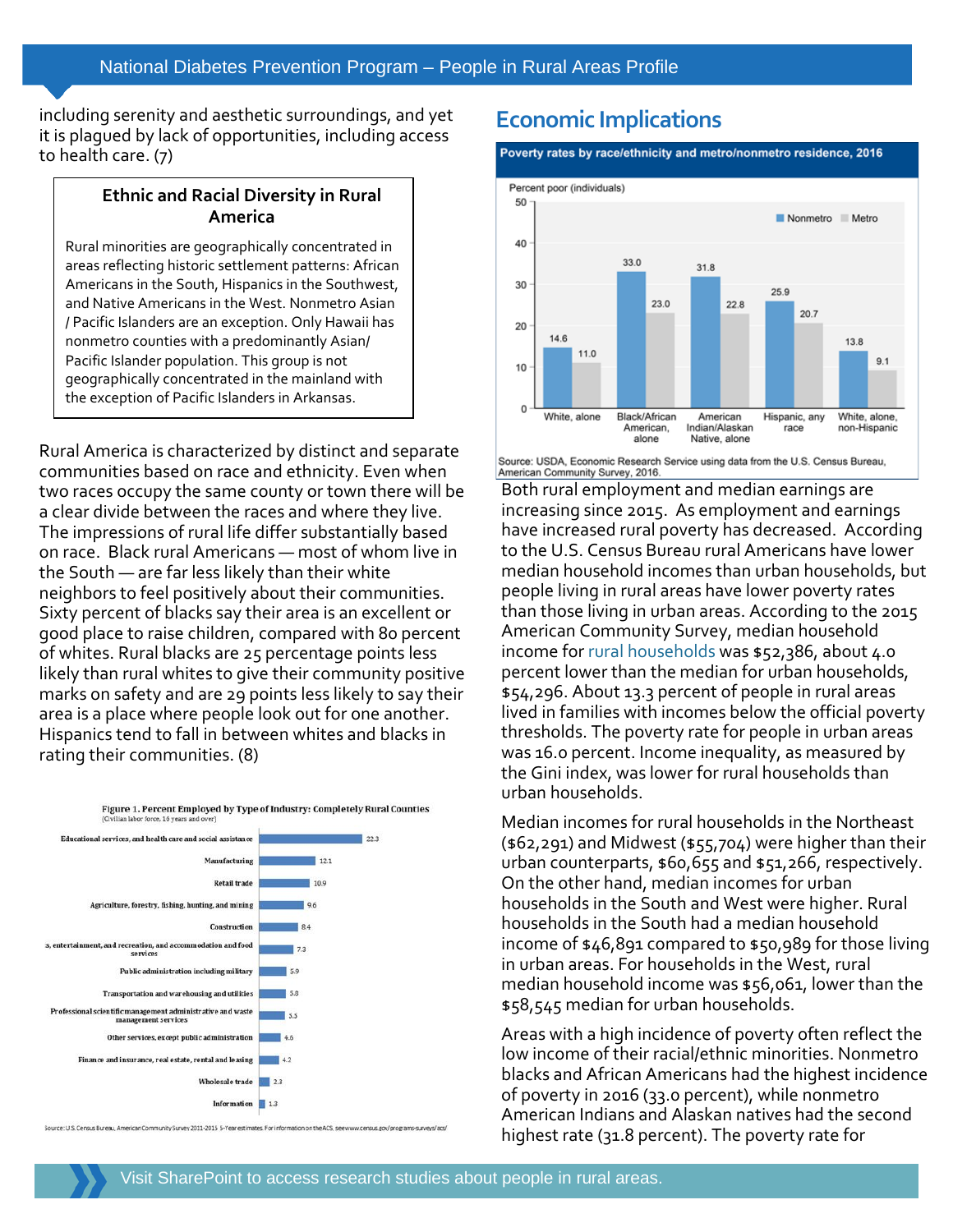nonmetro whites in 2016 was less than half as much (14.6 percent) of both groups. Nonmetro Hispanics had the third highest poverty rate of any individual race or ethnicity, which was 25.9 percent. The high rate of poverty for Hispanics is noteworthy as their share of the nonmetro population increased faster than other racial/ethnic groups over the last several decades. (9)

#### **Health Behavior and Information Seeking**

The health care system in rural areas is often uncoordinated, consisting of small, independent primary care offices, county health departments, federally supported community clinics, and small hospitals. Additionally, specialty providers have relatively low presence in rural communities, limiting residents' access to specialized care and technology. Addressing the overall shortage of health services and clinicians in rural communities is a national priority. Similarly, resolving transportation, insurance, socioeconomic barriers and improving health care infrastructure in rural areas may increase rural residents' use of medical care. Additional barriers such as stigma, lack of privacy, lack of culturally appropriate interventions, and acceptance of poor health have been documented in rural communities.

Many rural communities are characterized by higher concentrations of ethnic minorities, persistent poverty, historical discrimination, poor health care infrastructure, and designation as health professional shortage areas by the federal government. Similarly, rural residents may have further distances to travel for care due to physical terrain compared to their urban counterparts. Regarding individual or compositional determinants such as demographics, rural residents tend to be older, of lower socioeconomic status, and reliant on governmental health insurance or uninsured compared to urban individuals. Personal health practices of rural residents (e.g., increased rates of smoking, physical inactivity, poor diet; decreased rates of health information-seeking) and their health beliefs (e.g., fatalistic attitudes, perceived negative health) may also influence health care avoidance. Additionally, rural residents may avoid care for health conditions that they perceive are more stigmatizing (e.g., mental health disorders, substance abuse, sexually transmitted infections). Moreover, in some instances, rural residents have reported greater difficulties in navigating the health care system, poorer patient-provider relationships (primarily due to mistrust), and lack of culturally competent health care services, which in turn

influences their overall satisfaction with the health care system. (10)

While access to health care is an issue for all rural Americans three out of four non-white rural Americans live in federally defined health care professional shortage areas. In rural America 10 percent of the non-Hispanic White population live in a county without a hospital compared to 12 percent of African Americans. Rural counties that are predominantly Hispanic also have limited access to health care with only 5.3 physicians per 10,000 people vs an average of 8.7 per 10,000 in other rural counties.

#### **Rural America's Opioid Crisis**

According to numerous Federal Agencies including CDC and the Food and Drug Administration (FDA) as well as the U.S. Department of Agriculture, the effects of the opioid epidemic are more intense in rural communities where employment opportunities are often limited and isolation is pervasive. Between 1999 and 2015, opioid death rates in rural areas have quadrupled among those 18-to-25-year-olds and tripled for females. (11)

The opioid crisis may prevent a barrier to participation for both potential partners and participants in rural communities where limited resources are committed to addressing the opioid issue.

#### **Media Habits**

*Consumers living in small towns/cities* tend to rely on traditional media sources such as television and newspapers for local news and information. In fact, the Pew Research Center study found that when compared to consumers living in communities of different sizes, consumers living in small towns/cities are the most likely to worry about what would happen if their local newspaper no longer existed. It is also important to note that these consumers are less likely to use the Internet and/or email or have a cell phone than consumers in larger communities.

*Rural consumers* use the fewest sources of media to obtain local news and information (average 3.3 local news sources per week, tied with small town/city consumers.) They are also the most likely to only rely on traditional news sources. Therefore, it is not surprising that they are the least likely to obtain local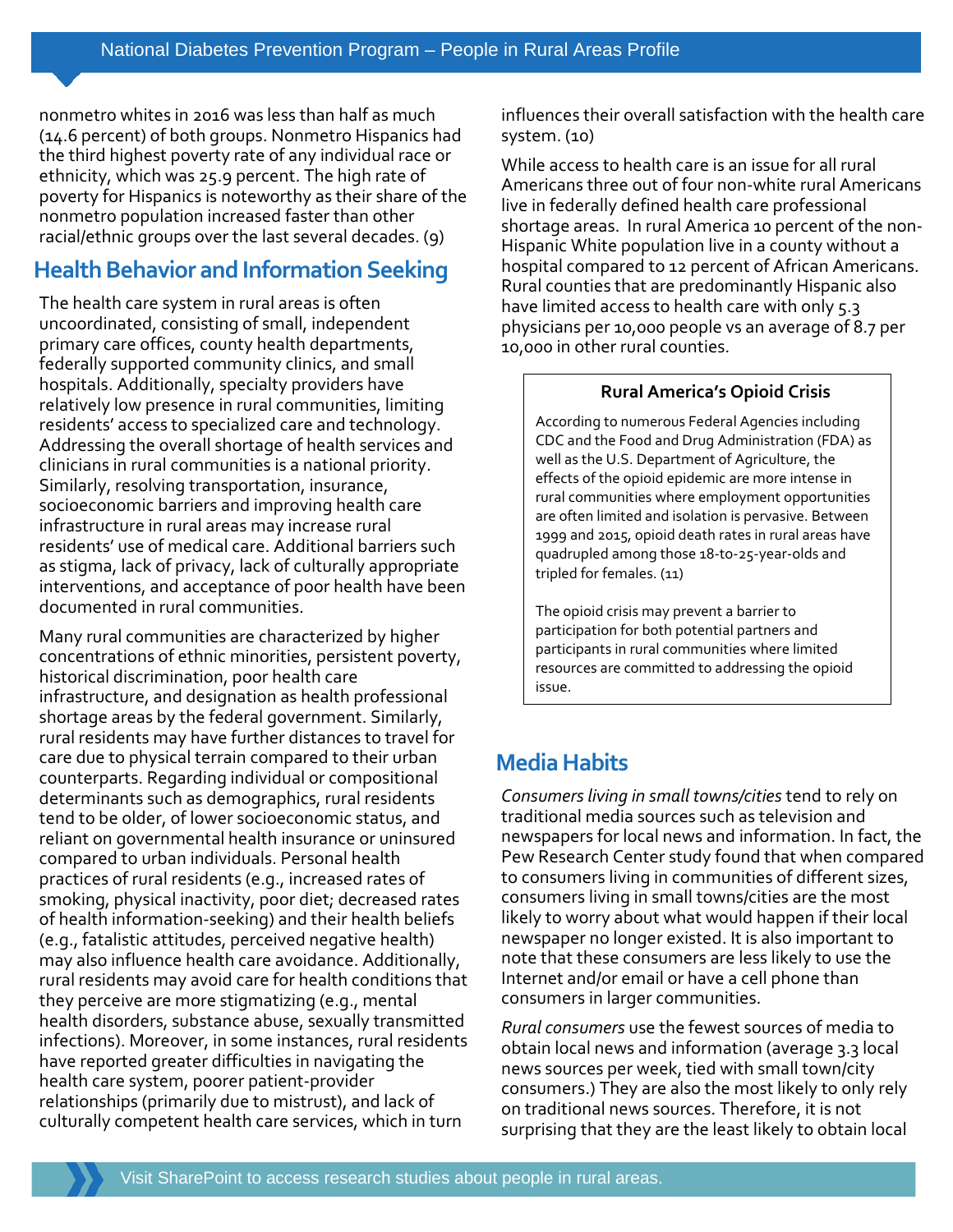news and information via a mobile device, when compared to consumers living in larger communities.

Nearly two-thirds (63 percent) of rural Americans say they have a broadband internet connection at home, up from about a third (35 percent) in 2007, according to a Pew Research Center survey conducted in fall 2016. Rural Americans are now 10 percentage points less likely than Americans overall to have home broadband; in 2007, there was a 16-point gap between rural Americans (35 percent) and all U.S. adults (51 percent) on this question.

#### **Majority of rural Americans have home** broadband, but digital divide remains

Rural Urban Suburban 70 Desktop/laptop 77 computer 81 67 Smartphone 77 79 63 Home broadband 73 76 43 **Tablet** 52 53 All of the above 40 42

% of U.S. adults who say they have ...



Mobile technology use among rural adults has also risen rapidly, with the share of those owning smartphones and tablets increasing sharply. Ownership of desktop or laptop computers, by contrast, has only slightly risen since 2008.

Despite recent gains in digital technology adoption, rural adults remain less likely than urban and suburban adults to have and use these technologies. For example, rural Americans are 7 to 12 percentage points less likely than those in urban and suburban areas to say they have a smartphone, traditional computer or tablet computer.

Rural adults also are less likely to have *multiple* devices that enable them to go online: About three-in-ten adults who live in rural communities (29 percent) report that they own a desktop or laptop computer, a smartphone, a home broadband connection *and* a tablet computer; by contrast, 40 percent of urban adults and 42 percent of suburban adults own all four of these devices.

Rural residents also go online less frequently than their urban and suburban counterparts. Roughly six-in-ten adults (58 percent) who live in rural communities say they use the internet on at least a daily basis, compared with more than three-quarters of those in urban (80 percent) or suburban (76 percent) areas. Meanwhile, roughly one-in-five rural adults (19 percent) say they *never* go online, compared with 11 percent of those who live in urban communities and 10 percent of those who live in the suburbs.

#### Broadband gap seen among higher income Americans

% of U.S. adults with an annual household income of \$75,000 or more who say they have ...

|                                                | Rural | Urban | Suburban |
|------------------------------------------------|-------|-------|----------|
| Desktop/laptop computer                        | 94    | 98    | 96       |
| Smartphone                                     | 85    | 95    | 94       |
| Home broadband                                 | 84    | 94    | 93       |
| Tablet                                         | 68    | 71    | 68       |
| Source: Survey conducted Sept. 29-Nov. 6, 2016 |       |       |          |

Source: Survey conducted Sept. 29–Nov. 6, 2016.

**PEW RESEARCH CENTER** 

As is true of the population as a whole, financially welloff rural residents have high levels of technology adoption: 84 percent of rural residents living in households earning \$75,000 or more a year say they have broadband internet services at home, and 85 percent own a smartphone. However, smartphone and broadband penetration exceeds 90 percent among higher-income residents of urban and suburban areas.

These comparably low levels of adoption among even high-income rural residents may be due to a unique feature of rural life. Even though rural areas are more wired today than in the past, substantial segments of rural America [still lack the infrastructure needed](https://www.brookings.edu/blog/the-avenue/2017/02/13/in-infrastructure-plan-a-big-opening-for-rural-broadband/) for high-speed internet, and what access these areas do have [tends to be slower](https://www.brookings.edu/blog/techtank/2016/07/18/rural-and-urban-america-divided-by-broadband-access/) than that of nonrural areas. The Federal Communications Commission recently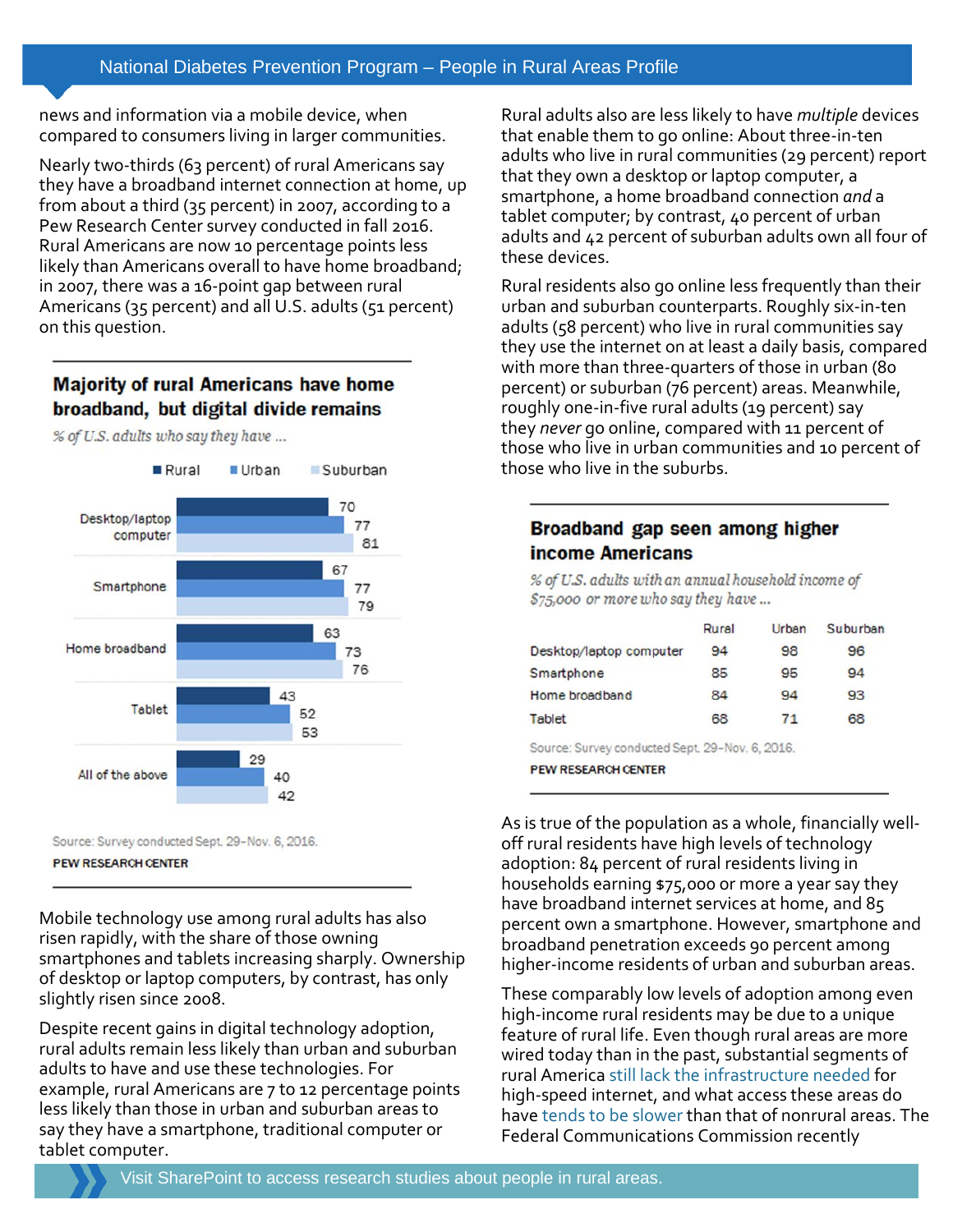announced the formation of a [Rural Broadband](http://transition.fcc.gov/Daily_Releases/Daily_Business/2017/db0403/DOC-344201A1.pdf)  [Auctions Task Force](http://transition.fcc.gov/Daily_Releases/Daily_Business/2017/db0403/DOC-344201A1.pdf) to serve unconnected areas and expand mobile coverage to the rural communities in the U.S.

#### **Considerations for Messaging**

When developing messages for rural audiences consider the following:

- Most rural audiences have a high school education or less.
- Rural audiences are very homogenous your message needs to speak to the specific group you are trying to reach.
- Rural audiences are very patriotic and have tremendous pride of place and culture.
- Local spokespeople are critical for acceptance.
- Rural people are independent and self-reliant while at the same time interdependent and possessing a strong desire to help one another.
- Internet access is often unreliable.
- Tie messages to economic benefit.

#### **Proven Promotion Strategies**

While there is little data to support proven strategies for promoting type 2 diabetes prevention lifestyle change programs in rural communities, other chronic disease initiatives have found the following strategies to be successful. (12)

- **Community Councils:** Create and execute your promotion activities with and through a council of trusted local leaders.
- **Faith Communities:** Faith communities are often the place most people in rural communities gather. Work with the pastor and congregational leaders to offer your program, promote your program, and provide supporting activities like healthier meal functions and exercise classes.
- **Schools:** Schools are often major employers and gathering places in rural communities. Use school communication systems to reach adults in the community and school facilities for activities.
- **Employers:** rural employers are more likely to know and even be related to their employees. Use the inherit sense of community common in rural areas to promote your program.

#### **Questions for Consideration**

#### **Understanding Your Rural Population**

• What are the demographics of your rural population?

| <b>Demographics</b>            | Statistic/Data |
|--------------------------------|----------------|
| <b>Population Percentage</b>   |                |
| Median Age                     |                |
| Gender                         |                |
| Country of Origin              |                |
| Language (spoken)              |                |
| Population with<br>Prediabetes |                |
| <b>Economic Status</b>         |                |

- What are the cultural and language nuances for the rural community?
- Within your community, are their particularly active or large groups that represent people in rural areas?

#### **Health Care and Health Information Seeking Behaviors**

- Where does your local rural population go for health care? Be specific.
- How accessible is health care within the community, especially for people in rural areas?
- Who are the trusted sources for health information for the rural population? Are they different or the same as other trusted sources?

#### **Trusted Sources**

- Who are the trusted thought leaders in your local community?
	- o Community Based Organizations?
	- o Faith Communities?
	- o Health Care Providers?
	- o Vocal advocates?
- Who has access to these groups? With whom do you need to collaborate?
- How can you utilize these trusted sources to help you with marketing and promoting your lifestyle change program?